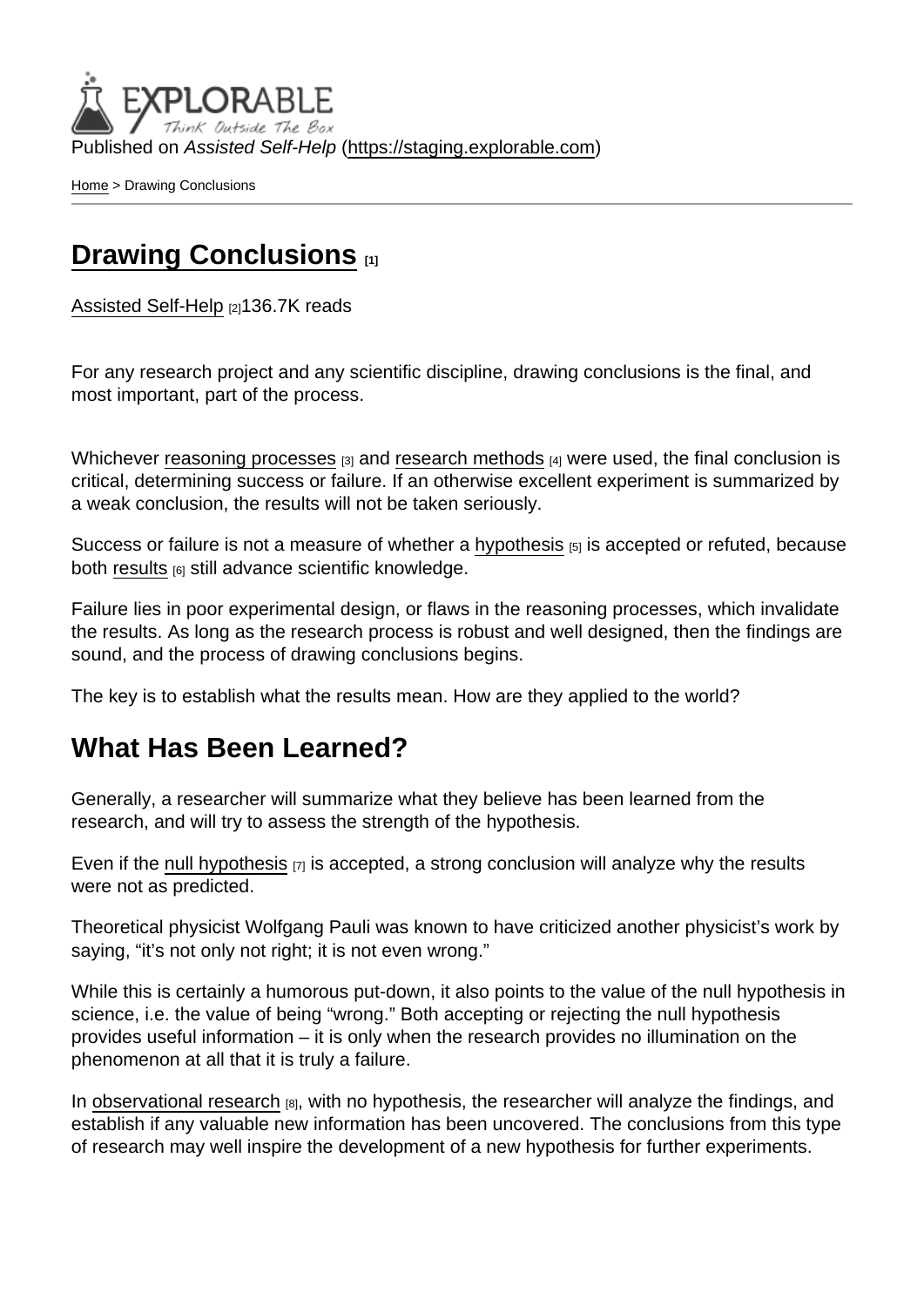# Generating Leads for Future Research

However, very few [experiments](https://staging.explorable.com/conducting-an-experiment) [9] give clear-cut results, and most research uncovers more questions than answers.

The researcher can use these to suggest interesting directions for further study. If, for example, the [null hypothesis](https://staging.explorable.com/null-hypothesis)  $[7]$  was accepted, there may still have been trends apparent within the results. These could form the basis of further study, or experimental refinement and redesign.

Mini quiz:

Question: Let's say a researcher is interested in whether people who are ambidextrous (can write with either hand) are more likely to have ADHD. She may have three groups – lefthanded, right-handed and ambidextrous, and ask each of them to complete an ADHD screening.

She hypothesizes that the ambidextrous people will in fact be more prone to symptoms of ADHD. While she doesn't find a significant difference when she compares the mean scores of the groups, she does notice another trend: the ambidextrous people seem to score lower overall on tests of verbal acuity. She accepts the null hypothesis, but wishes to continue with her research. Can you think of a direction her research could take, given what she has already learnt?

Answer: She may decide to look more closely at that trend. She may design another experiment to isolate the variable of verbal acuity, by controlling for everything else. This may eventually help her arrive at a new hypothesis: ambidextrous people have lower verbal acuity.

## Evaluating Flaws in the Research Process

The researcher will then evaluate any apparent problems with the experiment. This involves critically evaluating any weaknesses and [errors](https://staging.explorable.com/systematic-error) [10] in the design, which may have influenced the [results](https://staging.explorable.com/statistically-significant-results)  $[6]$ .

Even strict, '[true experimental](https://staging.explorable.com/true-experimental-design) [11],' designs have to make compromises, and the researcher must be thorough in pointing these out, justifying the [methodology](https://staging.explorable.com/research-methodology) [12] and reasoning.

For example, when drawing conclusions, the researcher may think that another [causal effect](https://staging.explorable.com/causal-reasoning)  $_{[13]}$  influenced the results, and that this variable was not eliminated during the experimental [process](https://staging.explorable.com/experimental-research) [14]. A refined version of the experiment may help to achieve better results, if the new effect is included in the design process.

In the global warming example, the researcher might establish that carbon dioxide emission alone cannot be responsible for global warming. They may decide that another effect is contributing, so propose that methane may also be a factor in global warming. A new study would incorporate methane into the model.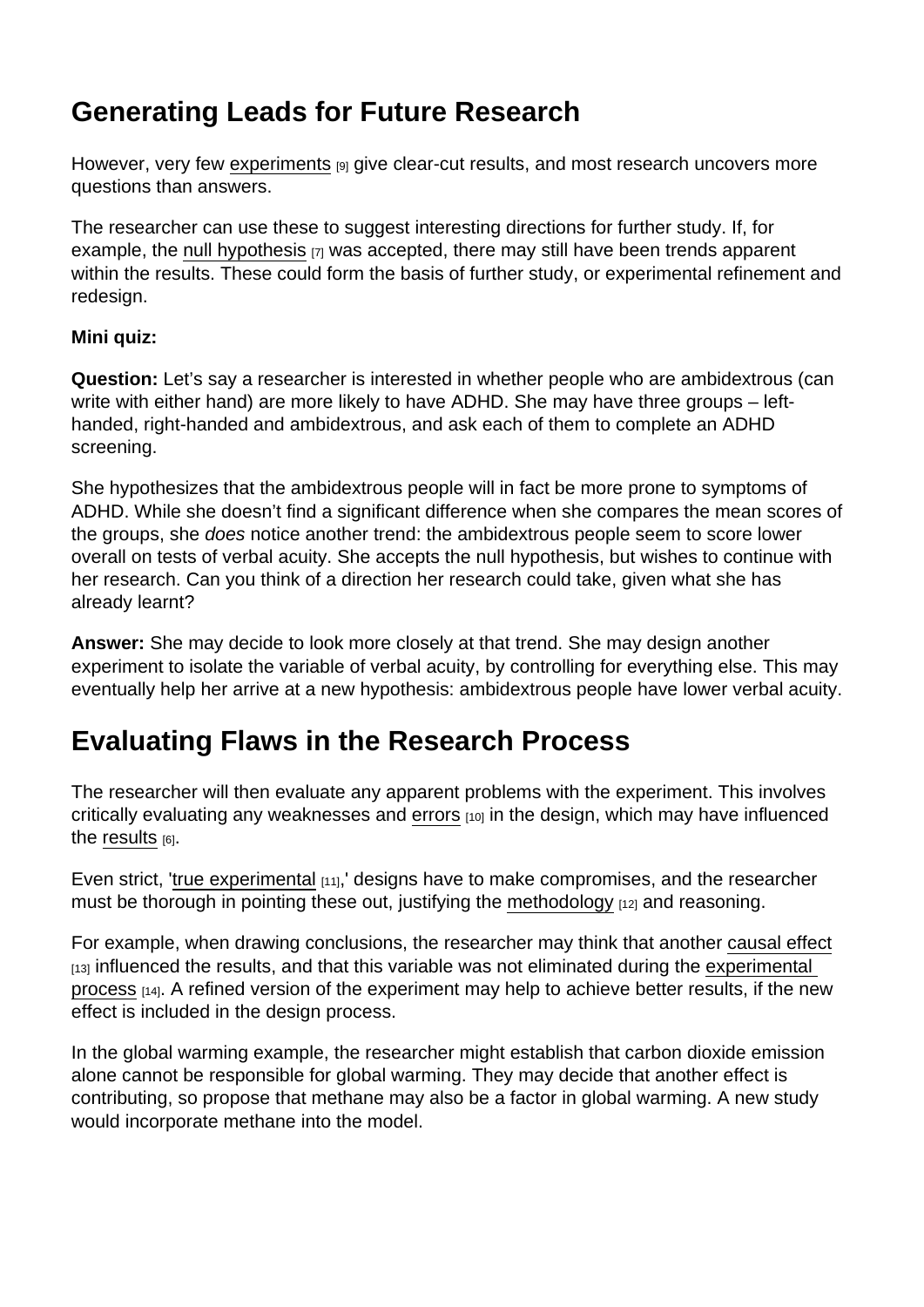# What are the Benefits of the Research?

The next stage is to evaluate the advantages and benefits of the research.

In medicine and psychology, for example, the results may throw out a new way of treating a medical problem, so the advantages are obvious.

In some fields, certain kinds of research may not typically be seen as beneficial, regardless of the results obtained. Ideally, researchers will consider the implications of their research beforehand, as well as any ethical considerations. In fields such as psychology, social sciences or sociology, it's important to think about who the research serves and what will ultimately be done with the results.

For example, the study regarding ambidexterity and verbal acuity may be interesting, but what would be the effect of accepting that hypothesis? Would it really benefit anyone to know that the ambidextrous are less likely to have a high verbal acuity?

However, all well-constructed research is useful, even if it only strengthens or supports a more tentative conclusion made by prior research.

# Suggestions Based Upon the Conclusions

The final stage is the researcher's recommendations based on the results, depending on the field of study. This area of the [research process](https://staging.explorable.com/steps-of-the-scientific-method)  $[15]$  is informed by the researcher's judgement, and will integrate previous studies.

For example, a researcher interested in schizophrenia may recommend a more effective treatment based on what has been learnt from a study. A physicist might propose that our picture of the structure of the atom should be changed. A researcher could make suggestions for refinement of the experimental design, or highlight interesting areas for further study. This final piece of the paper is the most critical, and pulls together all of the findings into a coherent agrument.

The area in a [research paper](https://staging.explorable.com/write-a-research-paper)  $116$  that causes intense and heated debate amongst scientists is often when [drawing conclusions](http://linguistics.byu.edu/faculty/henrichsenl/researchmethods/RM_3_06) [17].

Sharing and presenting findings to the scientific community is a vital part of the scientific process. It is here that the researcher justifies the research, synthesizes the results and offers them up for scrutiny by their peers.

As the store of scientific knowledge increases and deepens, it is incumbent on researchers to work together. Long ago, a single scientist could discover and publish work that alone could have a profound impact on the course of history. Today, however, such impact can only be achieved in concert with fellow scientists.

## Summary - The Strength of the Results

The key to drawing a [valid](https://staging.explorable.com/types-of-validity)  $18$  conclusion is to ensure that the [deductive](https://staging.explorable.com/deductive-reasoning)  $19$  and [inductive](https://staging.explorable.com/inductive-reasoning)  $120$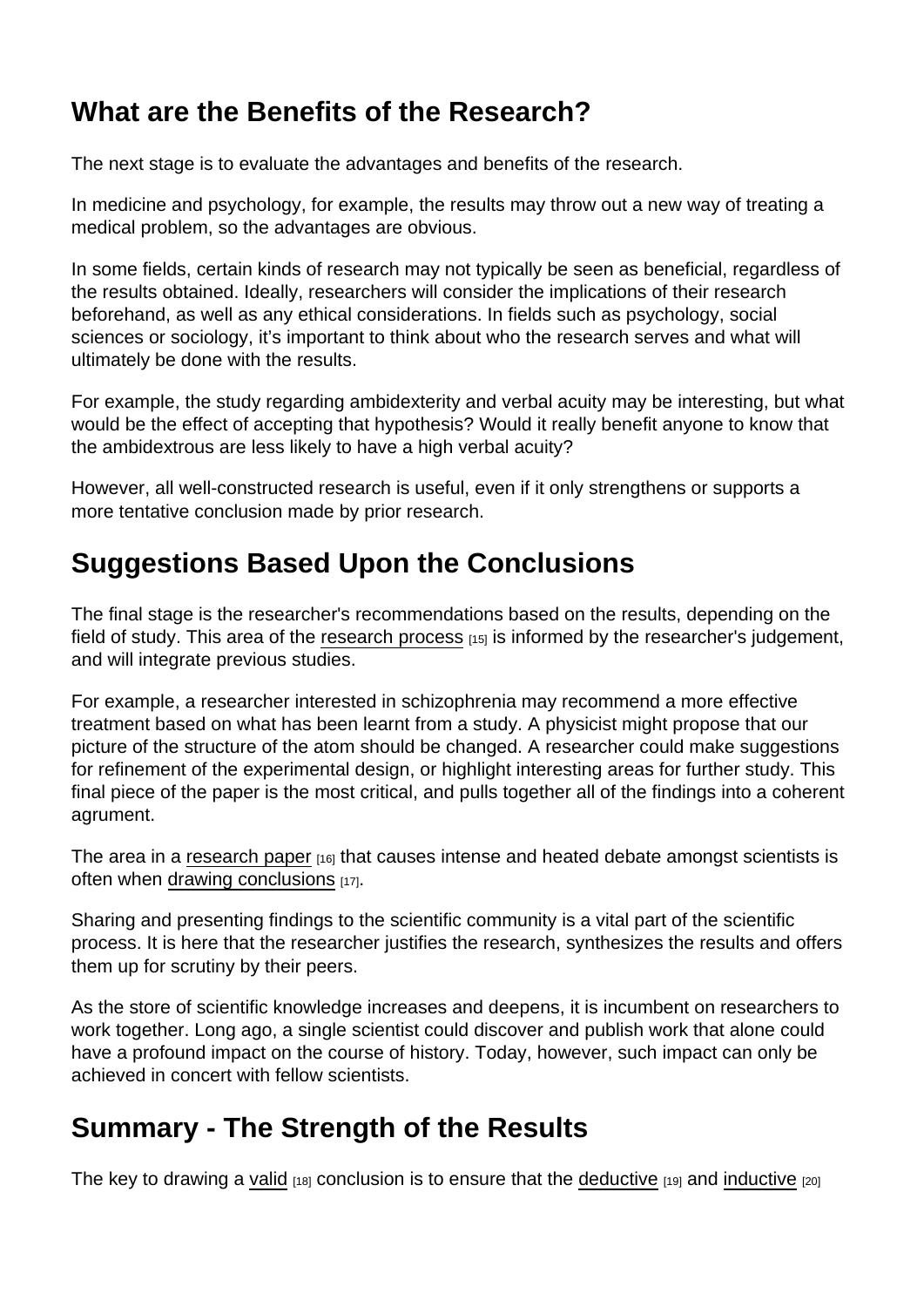processes are correctly used, and that all [steps of the scientific method](https://staging.explorable.com/steps-of-the-scientific-method) [15] were followed.

Even the best-planned research can go awry, however. Part of interpreting results also includes the researchers putting aside their ego to appraise what, if anything went wrong. Has anything occurred to warrant a more cautious interpretation of results?

If your research had a robust design, questioning and scrutiny will be devoted to the experiment conclusion, rather than the methods.

Mini-quiz:

Question: Researchers are interested in identifying new microbial species that are capable of breaking down cellulose for possible application in biofuel production. They collect soil samples from a particular forest and create laboratory cultures of every microbial species they discover there. They then "feed" each species a cellulose compound and observe that in all the species tested, there was no decrease in cellulose after 24 hours.

Read the following conclusions below and decide which of them is the most sound:

1.

They conclude that there are no microbes that can break down cellulose.

2.

They conclude that the sampled microbes are not capable of breaking down cellulose in a lab environment within 24 hours.

3.

They conclude that all the species are related somehow.

4.

They conclude that these microbes are not useful in the biofuel industry.

5.

They conclude that microbes from forests don't break down cellulose.

Answer: The most appropriate conclusion is number 2. As you can see, sound conclusions are often a question of not extrapolating too widely, or making assumptions that are not supported by the data obtained. Even conclusion number 2 will likely be presented as tentative, and only provides evidence given the limits of the methods used.

Source URL: https://staging.explorable.com/en/drawing-conclusions

Links

[1] https://staging.explorable.com/en/drawing-conclusions

[2] https://staging.explorable.com/en

- [4] https://staging.explorable.com/research-designs
- [5] https://staging.explorable.com/research-hypothesis
- [6] https://staging.explorable.com/statistically-significant-results

[7] https://staging.explorable.com/null-hypothesis

- [8] https://staging.explorable.com/observational-study
- [9] https://staging.explorable.com/conducting-an-experiment
- [10] https://staging.explorable.com/systematic-error

<sup>[3]</sup> https://staging.explorable.com/scientific-reasoning